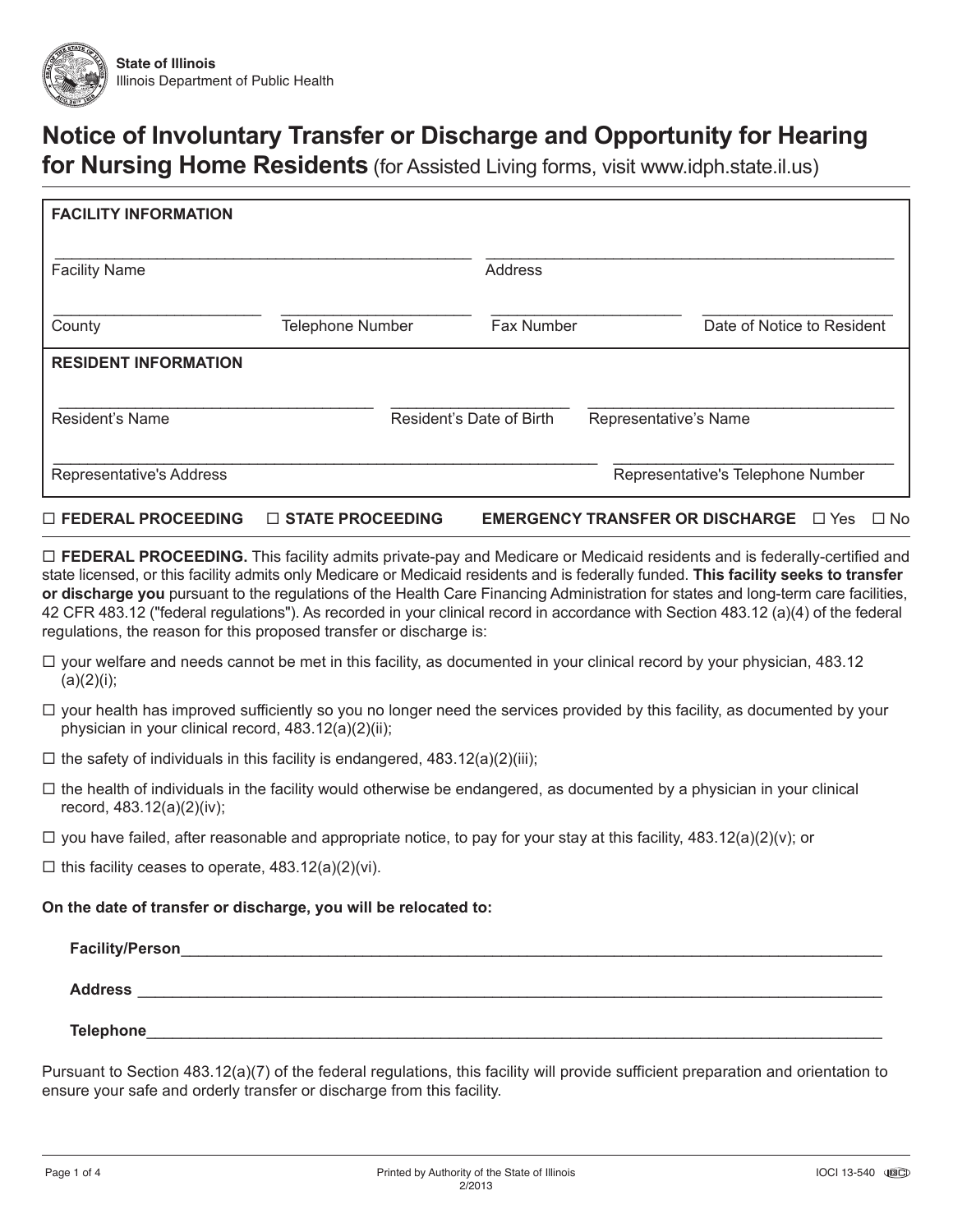

## **Notice of Involuntary Transfer or Discharge and Opportunity for Hearing for Nursing Home Residents** (for Assisted Living forms, visit www.idph.state.il.us)

 **STATE PROCEEDING.** This facility admits only private-pay residents and is state-licensed. **This facility seeks to transfer or discharge you** pursuant to the Nursing Home Care Act, 210 ILCS 45/1-101, et seq., ("state law"). You will be responsible for securing shelter and health care for yourself. You may seek relocation assistance from the Illinois Department of Public Health, including information on alternative placements.

As discussed with \_\_\_\_\_\_\_\_\_\_\_\_\_\_\_\_\_\_\_\_\_\_\_\_\_\_\_\_\_ on, \_\_\_\_\_\_\_\_\_\_\_\_\_\_\_\_\_ 20\_\_\_, and as documented in your clinical record pursuant to Section 3-408 of the state law, the reason for this proposed transfer or discharge is:

 $\Box$  medical reasons, 210 ILCS 45/3-401(a);

 $\Box$  your physical safety, 210 ILCS 45/3-401(b);

 $\Box$  the physical safety of other residents, the facility's staff or visitors, 210 ILCS 45/3-401(c); or

 $\Box$  late payment or nonpayment for your stay, 210 ILCS 45/3-401(d).

The responsible party, the state of the state of the pay the amount of the bill in full up to the the date the transfer or discharge is to be made and then you shall have the right to remain in this facility.

To obtain the name of a local representative of the Illinois Long-term Care Ombudsman Program in your community, you may call the Illinois Department on Aging, Senior Helpline, toll-free at **800-252-8966** or write to the Illinois Department on Aging, One Natural Resources Way, Suite 100, Springfied, IL 62702-1271.

The agency responsible for the protection and advocacy of the developmentally disabled or mentally ill individuals is Equip for Equality, Inc.:

20 N. Michigan Ave., Suite 300, Chicago, IL 60602, 312-341-0022, (Voice) 800-537-2632, (TTY) 800-610-2779, (Fax) 312-341-0295

1617 Second Ave., Suite 210, P.O. Box 3753, Rock Island, IL 61204, 309-786-6868, (Voice) 800-758-6869, (TTY) 800-610-2779, (Fax) 309-786-2393

235 S. Fifth St., P.O. Box 276, Springfield, IL 62705, 217-544-0464, (Voice) 800-758-0464, (TTY) 800-610-2779, (Fax) 217-523-0720

The effective date of the proposed transfer or discharge is \_\_\_\_\_\_\_\_\_\_\_\_\_\_\_\_\_\_\_\_\_\_, 20\_\_\_. The person who will supervise your transfer or discharge is:

 $\mathsf{Name}\_\_$ 

Address **and a set of the set of the set of the set of the set of the set of the set of the set of the set of the set of the set of the set of the set of the set of the set of the set of the set of the set of the set of th** 

Telephone \_\_\_\_\_\_\_\_\_\_\_\_\_\_\_\_\_\_\_\_\_\_\_\_\_\_\_\_\_\_\_\_\_\_\_\_\_\_\_\_\_\_\_\_\_\_\_\_\_\_\_\_\_\_\_\_\_\_\_\_\_\_\_\_\_\_\_\_\_\_\_\_\_\_\_\_\_\_\_\_\_\_\_\_\_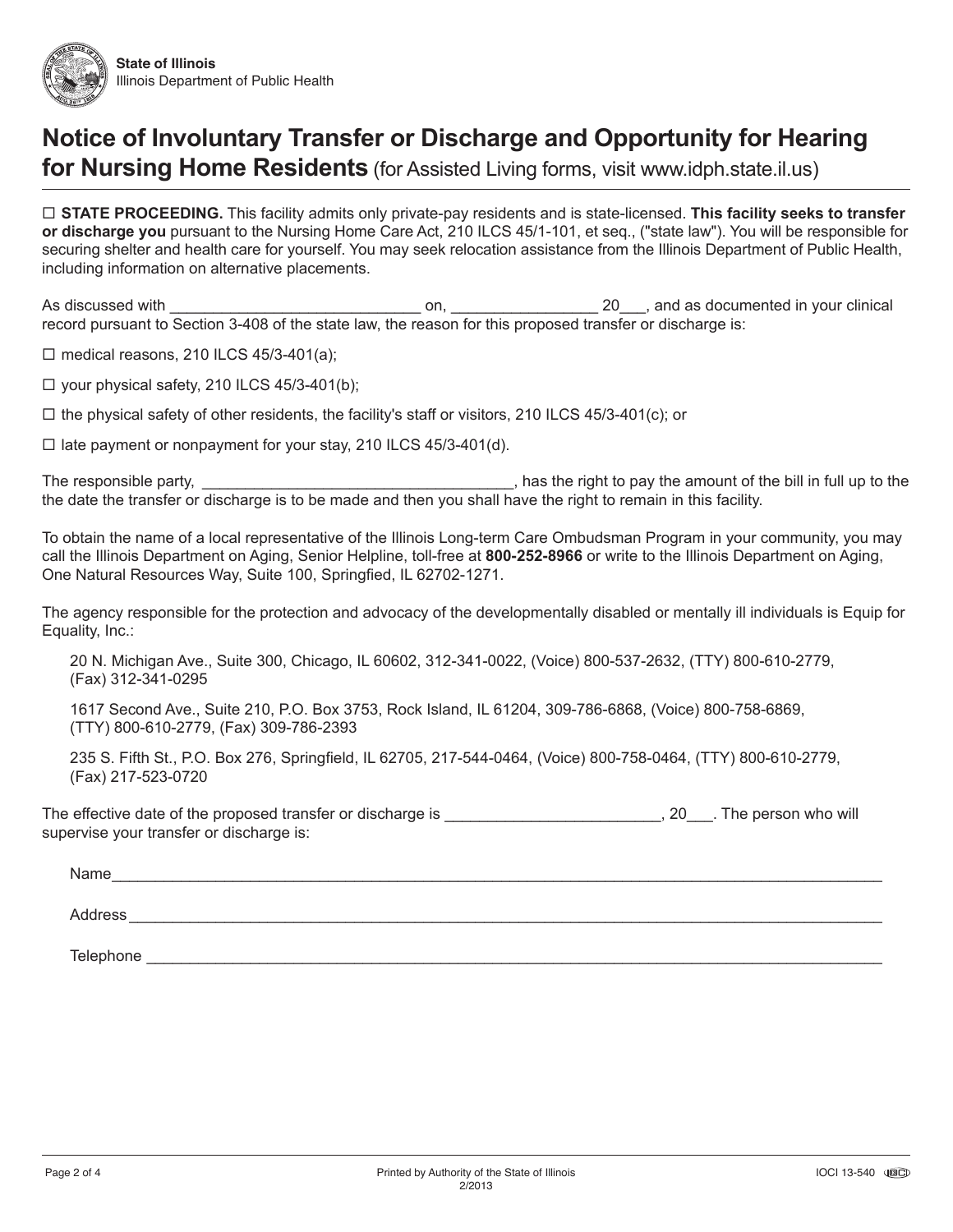

# **Notice of Involuntary Transfer or Discharge and Opportunity for Hearing**

**for Nursing Home Residents** (for Assisted Living forms, visit www.idph.state.il.us)

## **APPEAL RIGHTS**

Regardless of whether the facility's proposed action is under federal regulations or state law, **you have the right to appeal the decision to transfer or discharge you.**

If you think you should not have to leave this facility, you may file a Request for a Hearing with the Illinois Department of Public Health within 10 days after receiving this notice.

If you request a hearing, it will be held not later than 10 days after your request, and you generally will not be transferred or discharged during that time. If the decision following the hearing is not in your favor, you generally will not be transferred or discharged prior to the expiration of 30 days following receipt of the original Notice of Transfer or Discharge. A form to appeal the facility's decision is attached. If you have questions, call the Illinois Department of Public Health at 217-782-4977. Your call will be directed to the appropriate individual.

A copy of this notice was placed in your clinical record and a copy was transmitted to the Illinois Department of Public Health, to you, to the long-term care ombudsman, to your representative or a family member, and, if your care is paid for, in whole or in part, through Title XIX, to the Illinois Department of Healthcare and Family Services on the

|                      | Attorney's telephone number ___________________                                                                                   |
|----------------------|-----------------------------------------------------------------------------------------------------------------------------------|
| Submit this form to: | Illinois Department of Public Health<br><b>Hearings Review Office</b><br>535 W. Jefferson St., 5th Floor<br>Springfield, IL 62761 |
|                      | or                                                                                                                                |
|                      | Fax to: 217-557-3497                                                                                                              |